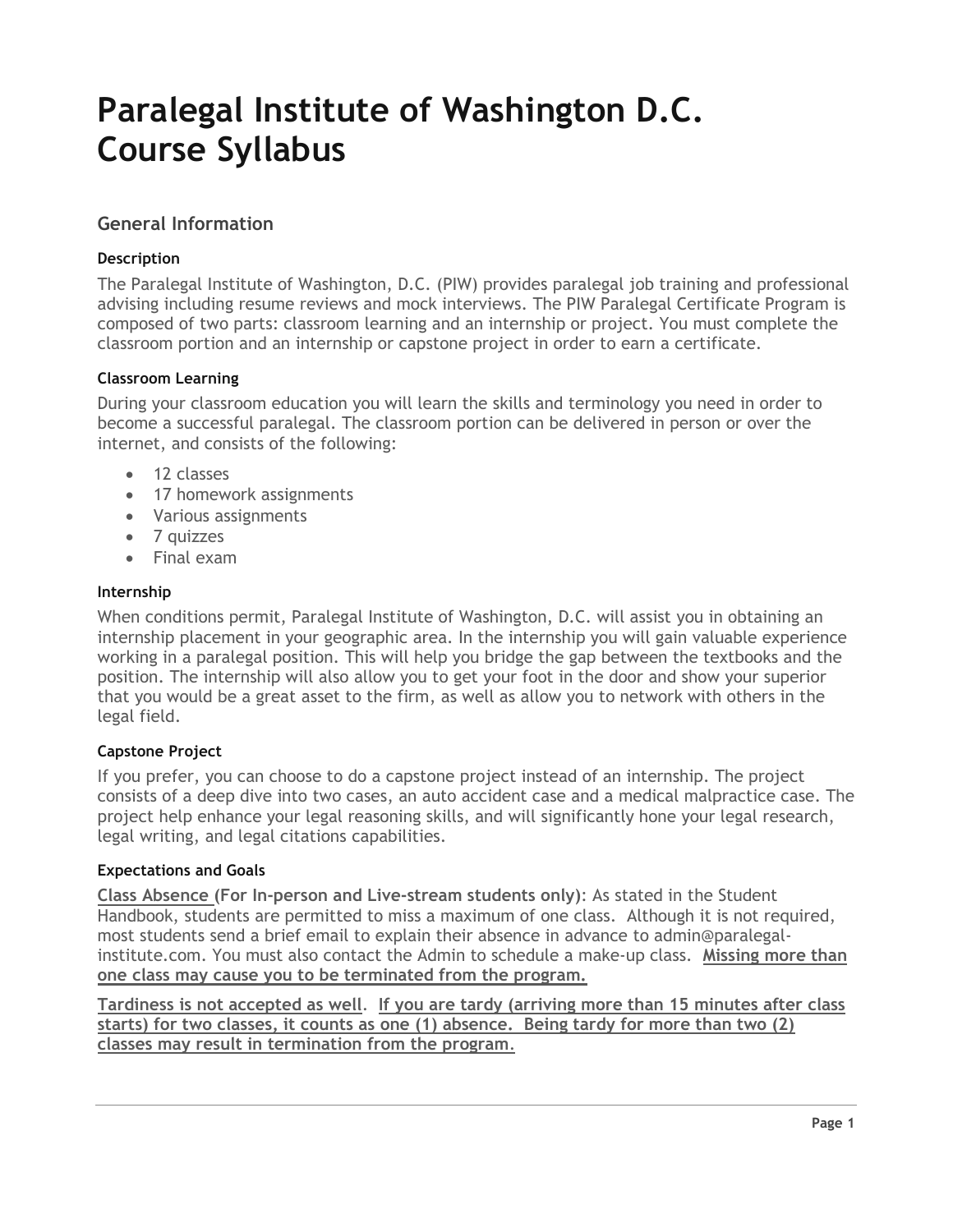**Recording**: No student may record any classroom activity without express written consent from the President, Avon Alexander. If you have (or think you may have) a disability such that you need to record or tape classroom activities, you should contact the Office of Equal Opportunity Services, Disability Resources to request an appropriate accommodation.

**Final Exam**: You are not permitted to use any electronic devices during the exam (no phones, tablets, etc.). You are also not permitted to talk or share materials during the exam. **Any infractions are just cause for an automatic fail on the test.**

**Assignments: All assignments must be completed and turned in to move on to the Internship phase of our program. Please submit all assignments to admin@paralegal-institute.com.**

**Internships:** In order to earn your certificate, you must complete either a capstone project or a 140-hour internship. Though we at PIW are happy to assist you in securing an internship placement, we have found that students have best results when they also take initiative to find their own internships.

We expect students to find 3-5 internships possibilities before the last day of class. If any student is unsure how to request an internship or who to contact, the PIW staff will assist you with contacting the law firms.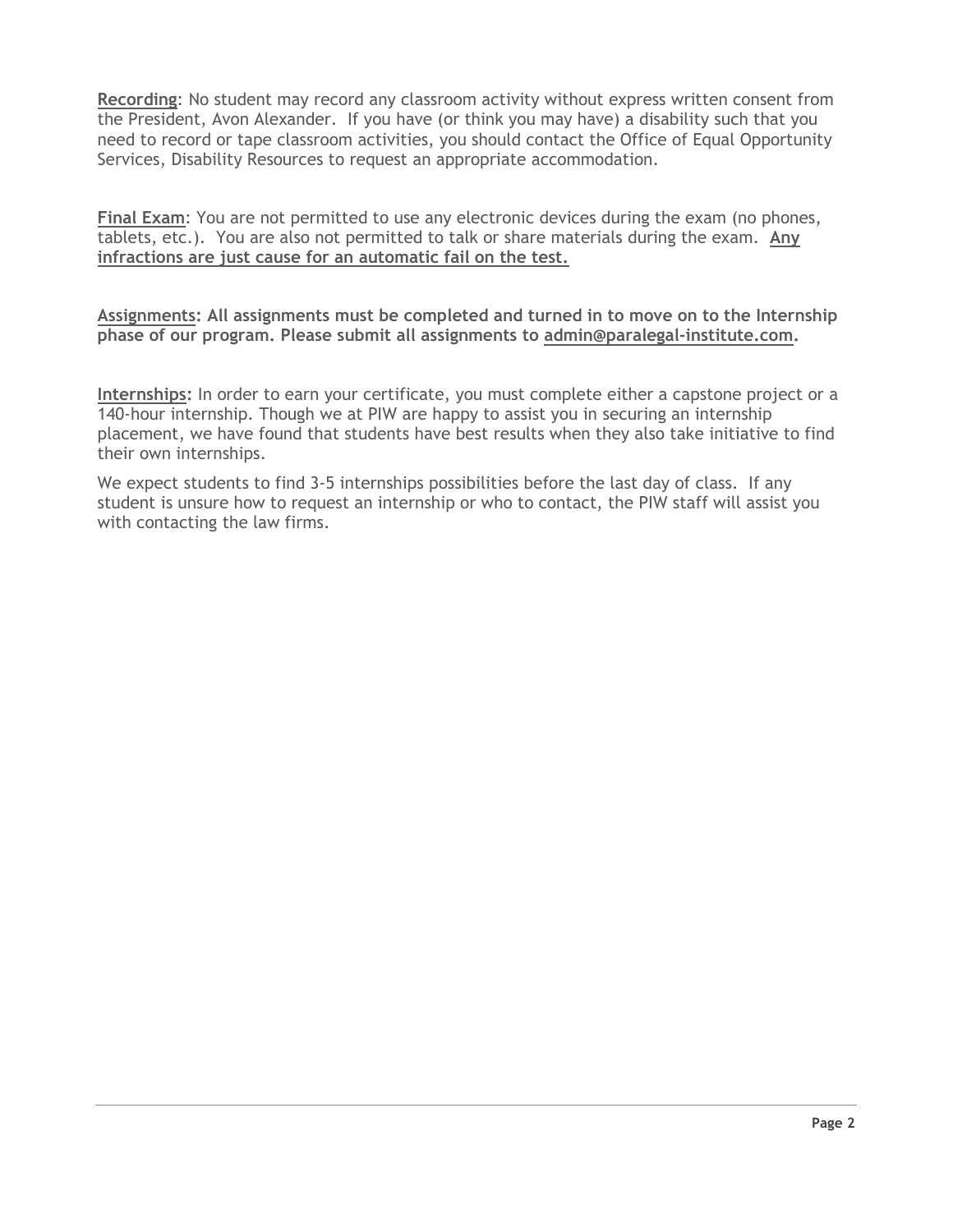# **Course Materials**

## **Required Textbooks**

- PIW Class Binder (included in digital format for online students)
- The Bluebook: A Uniform System of Citation 20<sup>th</sup> Edition. You can purchase this book at [https://www.legalbluebook.com/.](https://www.legalbluebook.com/) We recommend the digital version, but you can also purchase the physical book if you choose. The Bluebook is also for sale at other online books sellers. **Please ensure you purchase the 20th edition.**

#### **Optional Textbooks**

- **Legal Terminology with Flashcards**
- **Paralegal Practice & Procedure**
- **Pocket Guide to Legal Writing**

#### **Optional Materials and Assignments**

In your **Legal Terminology** book, after each unit, there are exercises to complete. While these exercises are not required, we encourage you to complete them to better understand the material.

# **Course Schedule**

| <b>Class Date</b> | <b>Topic</b>                  | (Preparation for<br><b>Next Class)</b> | <b>OPTIONAL Reading Homework (Due Next Class)</b>                   |
|-------------------|-------------------------------|----------------------------------------|---------------------------------------------------------------------|
| Class #1          | Introduction to Course        | <b>NONE</b>                            | Assignment #1 - Internet Article                                    |
|                   |                               |                                        | Assignment #2 - Notary Application                                  |
|                   | Legal Ethics                  |                                        |                                                                     |
|                   | Finding an Internship         |                                        | Submit resume and cover letter to<br>ajones@paralegal-institute.com |
|                   |                               |                                        |                                                                     |
| #2                | Westlaw/Discovery             | <b>NONE</b>                            | Assignment #3 Westlaw Training,<br>Parts A and B                    |
| #3                | Introduction to Cite Checking | <b>NONE</b>                            | Optional Legal citations assignment                                 |
|                   |                               |                                        |                                                                     |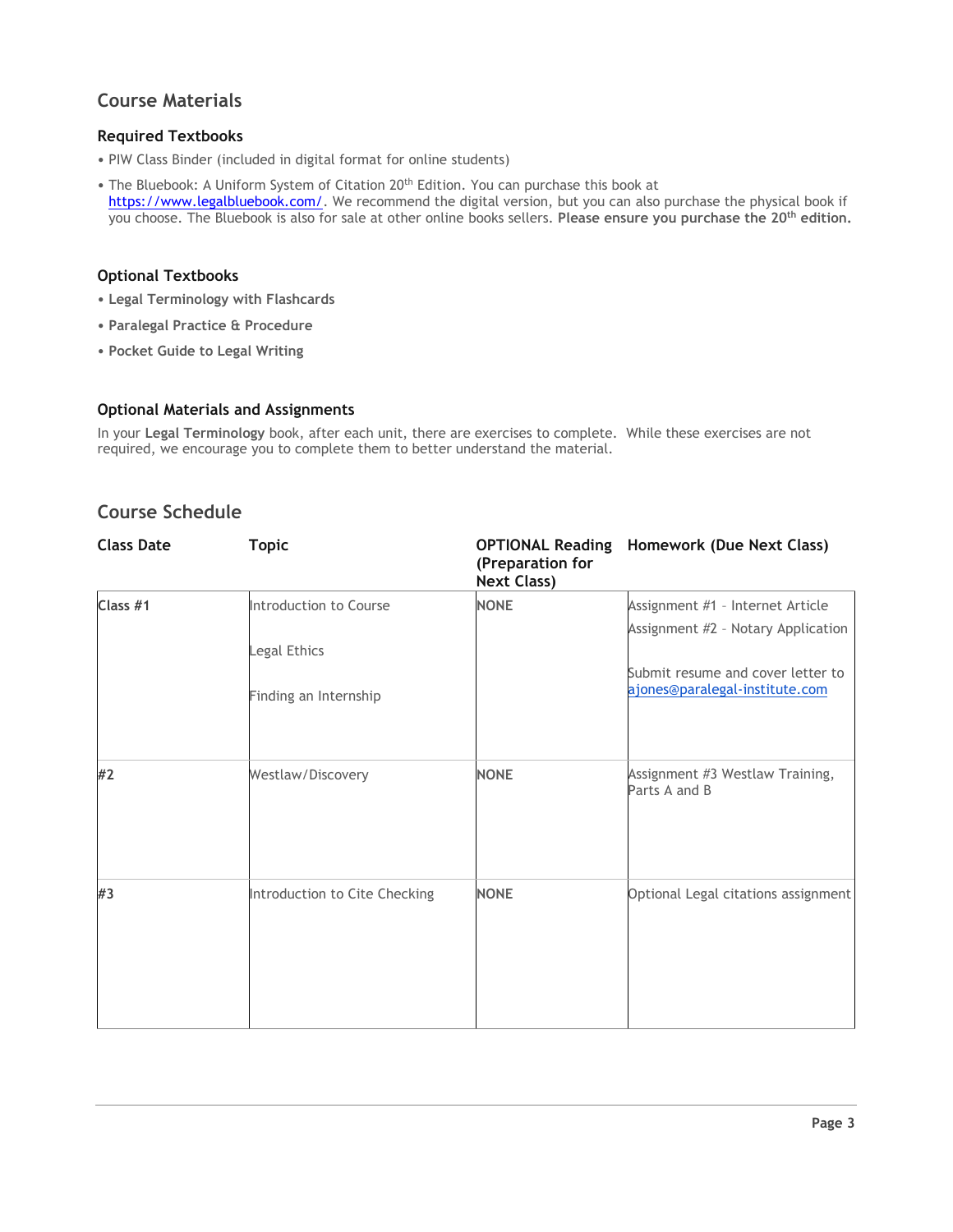| #4 | Paralegal Tasks, Legal Writing,<br>and Legal Research           | <b>NONE</b>                                          | Assignment #4 Westlaw - D.C.<br><b>Statutes</b><br>Assignment #5 - Obtain Medical<br>Records<br>Assignment #6 - Demonstrative |
|----|-----------------------------------------------------------------|------------------------------------------------------|-------------------------------------------------------------------------------------------------------------------------------|
|    |                                                                 |                                                      | Evidence                                                                                                                      |
| #5 | Family Law                                                      | <b>NONE</b>                                          | Assignment #7 - Brief a Case                                                                                                  |
|    |                                                                 |                                                      | Assignment #8 Child Support<br>Guidelines                                                                                     |
| #6 | Torts/Civil Rights/Employment<br>Discrimination/Civil Procedure | Procedure                                            | Paralegal Practice and Assignment #9 Freedom of<br>Information Act (FOIA)                                                     |
|    |                                                                 | Chapter 14<br>Corporations                           | Assignment #10 DCHRA/ADA                                                                                                      |
|    |                                                                 | Chapter 16                                           |                                                                                                                               |
|    |                                                                 | Contracts                                            |                                                                                                                               |
|    |                                                                 |                                                      |                                                                                                                               |
|    |                                                                 | <b>Legal Terminology</b>                             |                                                                                                                               |
|    |                                                                 | Unit 7: Contracts                                    |                                                                                                                               |
|    |                                                                 | Unit 18: Corporations<br>and Partnerships            |                                                                                                                               |
| #7 | Contracts/ Immigration                                          |                                                      | Paralegal Practice and Assignment #11 Immigration                                                                             |
|    | Law/Partnerships and Corporations Procedure                     |                                                      | Assignment #12 Corporations                                                                                                   |
|    |                                                                 | Chapter 13<br>Bankruptcy                             |                                                                                                                               |
|    |                                                                 |                                                      |                                                                                                                               |
|    |                                                                 | Chapter 17                                           |                                                                                                                               |
|    |                                                                 | <b>Trusts and Estates</b>                            |                                                                                                                               |
|    |                                                                 | Chapter 19                                           |                                                                                                                               |
|    |                                                                 | <b>Real Estate</b>                                   |                                                                                                                               |
|    |                                                                 |                                                      |                                                                                                                               |
|    |                                                                 | <b>Legal Terminology</b>                             |                                                                                                                               |
|    |                                                                 | Unit 17: Bankruptcy                                  |                                                                                                                               |
|    |                                                                 | Unit 11: Wills, Trusts<br>and Estates                |                                                                                                                               |
|    |                                                                 | Unit 12: Real Property<br>and Landlord/Tenant<br>Law |                                                                                                                               |
|    |                                                                 |                                                      |                                                                                                                               |
|    |                                                                 |                                                      |                                                                                                                               |
|    |                                                                 |                                                      |                                                                                                                               |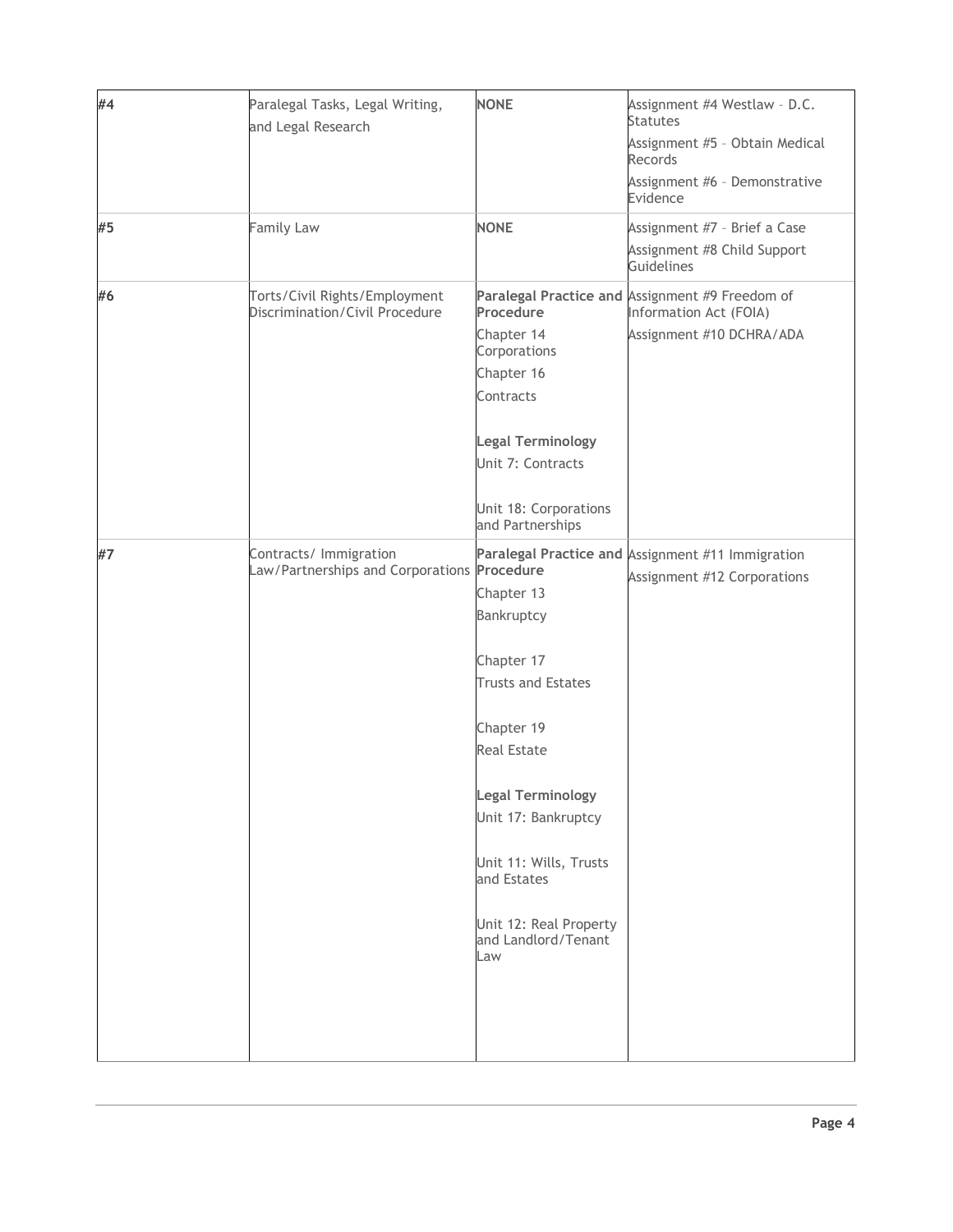|     |                                                     | <b>Pocket Guide to Legal</b><br>Writing                                                         |                                                                                                                                              |
|-----|-----------------------------------------------------|-------------------------------------------------------------------------------------------------|----------------------------------------------------------------------------------------------------------------------------------------------|
|     |                                                     | SKIM: Chapter 3<br>Grammar                                                                      |                                                                                                                                              |
|     |                                                     |                                                                                                 |                                                                                                                                              |
| #8  | Wills, Trusts & Estates/Real<br>Property/Bankruptcy | Procedure<br>Chapter 15                                                                         | Paralegal Practice and Assignment #13 Estate Forms<br>Assignment #14 Wills                                                                   |
|     |                                                     | Criminal Law                                                                                    |                                                                                                                                              |
|     |                                                     |                                                                                                 |                                                                                                                                              |
|     |                                                     | Chapter 22                                                                                      |                                                                                                                                              |
|     |                                                     | What You Should Know<br><b>About Trademarks-</b><br><b>Protectable Business</b><br><b>Marks</b> |                                                                                                                                              |
|     |                                                     | <b>Legal Terminology</b>                                                                        |                                                                                                                                              |
|     |                                                     | Unit 3: Criminal Law<br>and Procedure                                                           |                                                                                                                                              |
|     |                                                     | Unit 9: Intellectual<br>Property                                                                |                                                                                                                                              |
|     |                                                     | <b>Pocket Guide to Legal</b><br>Writing                                                         |                                                                                                                                              |
|     |                                                     | Appendix A p. 251-256                                                                           |                                                                                                                                              |
|     |                                                     | Appendix B p. 257-264                                                                           |                                                                                                                                              |
| #9  | Intellectual Property/Criminal Law<br>and Procedure | <b>NONE</b>                                                                                     | Bring Resume and Cover Letter to<br><b>Class</b>                                                                                             |
|     | Internship Search Check In                          |                                                                                                 | Assignment #15 Intellectual<br>Property                                                                                                      |
|     |                                                     |                                                                                                 | Assignment #16 Police<br>Report/Driving Record                                                                                               |
|     |                                                     |                                                                                                 | Assignment #17 Criminal Records                                                                                                              |
| #10 | Mock Interview                                      | <b>NONE</b>                                                                                     |                                                                                                                                              |
|     | Preparation/Interview Techniques<br>Internships     |                                                                                                 | Please submit all prior assignments<br>to mock interview next class. All<br>assignments must be completed<br>before receiving an internship. |
| #11 | Mock Interview                                      | <b>NONE</b>                                                                                     | Survey                                                                                                                                       |
|     | What Comes Next: Final Exam<br>Internship           |                                                                                                 | (Due Day of Final)                                                                                                                           |
|     |                                                     |                                                                                                 |                                                                                                                                              |
| #12 | Final Exam                                          |                                                                                                 |                                                                                                                                              |